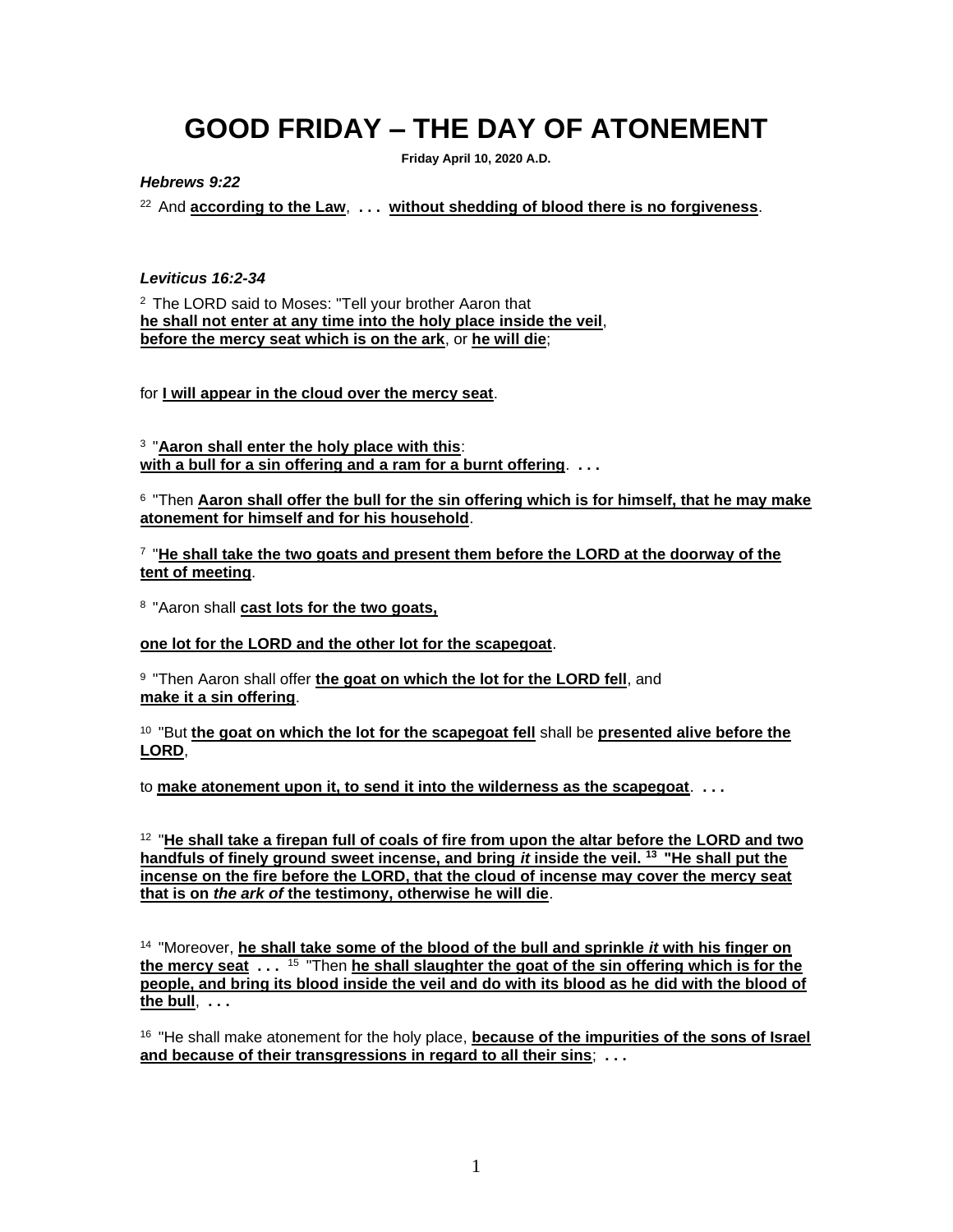<sup>20</sup> "When he finishes atoning for the holy place and the tent of meeting and the altar, he shall offer the live goat. <sup>21</sup> "Then **Aaron shall lay both of his hands on the head of the live goat, and confess over it all the iniquities of the sons of Israel and all their transgressions in regard to all their sins; and he shall lay them on the head of the goat and send** *it* **away into the wilderness . . .** .

22 "**The goat shall bear on itself all their iniquities to a solitary land**; and he shall release the goat in the wilderness. **. . .**

29 "*This* **shall be a permanent statute for you: in the seventh month, on the tenth day of the month, you shall humble your souls and not do any work, whether the native, or the alien who sojourns among you;** 

**<sup>30</sup>for it is on this day that atonement shall be made for you to cleanse you; you will be clean from all your sins before the LORD**.

31 "**It is to be a sabbath of solemn rest for you, that you may humble your souls; it is a permanent statute**. **. . .**

34 "**Now you shall have this as a permanent statute, to make atonement for the sons of Israel for all their sins once every year**." And just as the LORD had commanded Moses, *so* he did.

#### *Isaiah 53:4-12*

<sup>4</sup>Surely **our griefs He Himself bore**, And **our sorrows He carried**; Yet we ourselves esteemed Him stricken, Smitten of God, and afflicted.

### <sup>5</sup> But He was pierced through for our transgressions, He was crushed for our iniquities; **The chastening for our well-being** *fell* **upon Him, And by His scourging we are healed**.

<sup>6</sup>All of us like sheep have gone astray, Each of us has turned to his own way; But **the LORD has caused the iniquity of us all To fall on Him**. <sup>7</sup> He was oppressed and He was afflicted, Yet He did not open His mouth; Like a lamb that is led to slaughter, And like a sheep that is silent before its shearers, So He did not open His mouth.  $8$  By oppression and judgment He was taken away; And as for His generation, who considered That **He was cut off out of the land of the living For**  the transgression of my people, to whom the stroke was due?<sup>9</sup> His grave was assigned with wicked men, Yet He was with a rich man in His death, Because He had done no violence, Nor was there any deceit in His mouth. <sup>10</sup> But the LORD was pleased To crush Him, putting *Him* **to grief**; **If He would render Himself** *as* **a guilt offering**, He will see *His* offspring, He will prolong *His* days, And **the good pleasure of the LORD will prosper in His hand**.

<sup>11</sup> As a result of the anguish of His soul, He will see *it and* be satisfied; By His knowledge the Righteous One, My Servant, **will justify the many**, **As He will bear their iniquities**. <sup>12</sup>Therefore, I will allot Him a portion with the great, And He will divide the booty with the strong; **Because He poured out Himself to death, And was numbered with the transgressors; Yet He Himself bore the sin of many, And interceded for the transgressors**.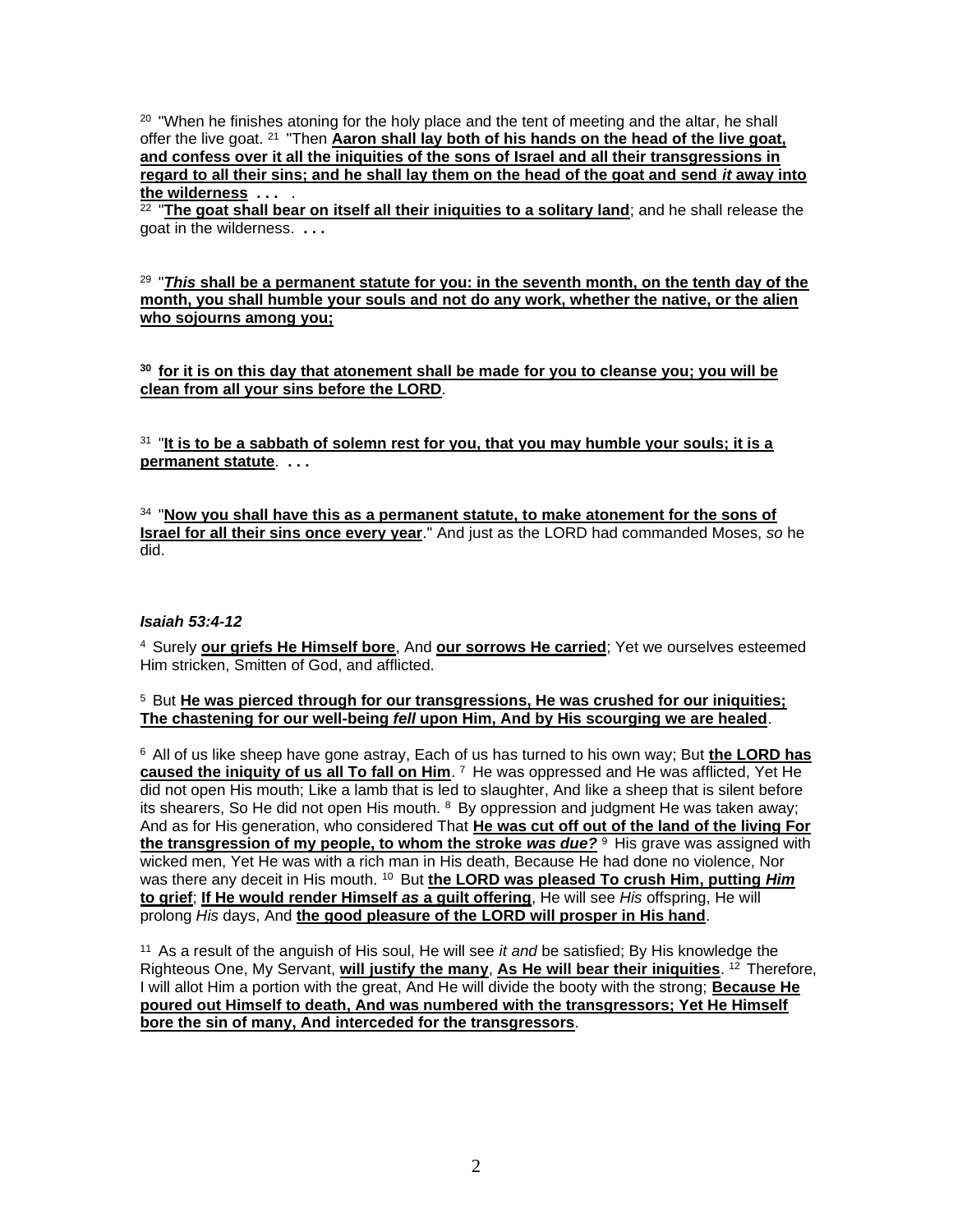# *Acts 20:28*

<sup>28</sup> "Be on guard for yourselves and for all the flock, among which the Holy Spirit has made you overseers, to shepherd **the church of God which He purchased with His own blood**.

### *1 Corinthians 15:1-8*

<sup>1</sup> Now I make known to you, brethren, **the gospel** which I preached to you, which also you received, in which also you stand,  $2$  by which also you are saved, if you hold fast the word which I preached to you, unless you believed in vain. <sup>3</sup> For I delivered to you as of first importance what I also received, that **Christ died for our sins according to the Scriptures, <sup>4</sup>and that He was buried, and that He was raised on the third day according to the Scriptures**, <sup>5</sup> and that He appeared to Cephas, then to the twelve.  $6$  After that He appeared to more than five hundred brethren at one time, most of whom remain until now, but some have fallen asleep;  $\frac{7}{1}$  then He appeared to James, then to all the apostles;  $8$  and last of all, as to one untimely born, He appeared to me also.

# *Romans 5:6-10*

<sup>6</sup> For while we were still helpless, at the right time **Christ died for the ungodly**. 7 For one will hardly die for a righteous man; though perhaps for the good man someone would dare even to die.

<sup>8</sup> But God demonstrates His own love toward us, in that while we were yet sinners, Christ died for us. <sup>9</sup> Much more then, **having now been justified by His blood, we shall be saved from the wrath** *of God* **through Him**.

<sup>10</sup> For if while we were enemies we were reconciled to God through the death of His Son, much more, having been reconciled, **we shall be saved by His life**.

# *2 Corinthians 5:21*

<sup>21</sup>**He made Him who knew no sin** *to be* **sin on our behalf**, **so that we might become the righteousness of God in Him**.

#### *Romans 3:21-26*

<sup>21</sup> But now apart from the Law *the* righteousness of God has been manifested, being witnessed by the Law and the Prophets, <sup>22</sup> even *the* righteousness of God through faith in Jesus Christ for all those who believe; for there is no distinction;

 $23$  for all have sinned and fall short of the glory of God,

<sup>24</sup> being justified as a gift by His grace through the redemption which is in Christ Jesus; <sup>25</sup>**whom God displayed publicly as a propitiation in His blood through faith**. *This was* to demonstrate His righteousness, because in the forbearance of God He passed over the sins previously committed; <sup>26</sup> for the demonstration, *I say*, of His righteousness at the present time, so that **He would be just and the justifier of the one who has faith in Jesus**.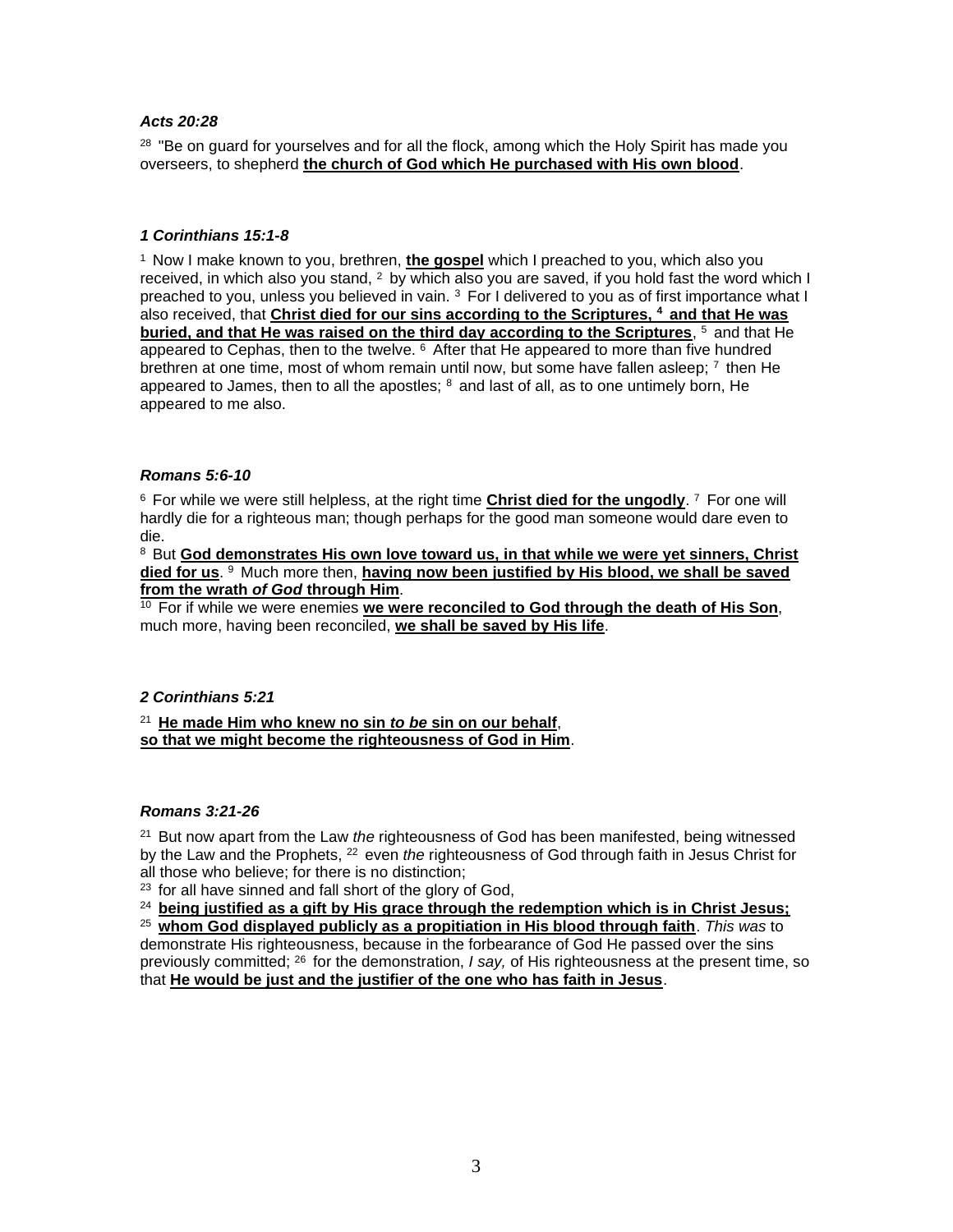### *Ephesians 1:7-8*

### <sup>7</sup>**In Him we have redemption through His blood, the forgiveness of our trespasses, according to the riches of His grace** <sup>8</sup> which He lavished on us. ...

#### *Colossians 1:19-20*

<sup>19</sup> For it was the *Father's* good pleasure for all the fullness to dwell in Him, <sup>20</sup> and through Him to reconcile all things to Himself, **having made peace through the blood of His cross;** through Him, *I say,* whether things on earth or things in heaven.

### *Hebrews 9:11-28*

# <sup>11</sup>**But when Christ appeared** *as* **a high priest of the good things to come**,

*He entered* through **the greater and more perfect tabernacle, not made with hands, that is to say, not of this creation**;

<sup>12</sup> and not through the blood of goats and calves, but through His own blood,

#### **He entered the holy place once for all, having obtained eternal redemption**.

 $13$  For if the blood of goats and bulls and the ashes of a heifer sprinkling those who have been defiled sanctify for the cleansing of the flesh, <sup>14</sup> how much more will the blood of Christ, who **through the eternal Spirit offered Himself without blemish to God, cleanse your conscience from dead works to serve the living God**?

<sup>15</sup>**For this reason He is the mediator of a new covenant**, so that, **since a death has taken place for the redemption of the transgressions that were** *committed* **under the first covenant**,

#### **those who have been called may receive the promise of the eternal inheritance**.

 $16$  For where a covenant is, there must of necessity be the death of the one who made it.  $17$  For a covenant is valid *only* when men are dead, for it is never in force while the one who made it lives. <sup>18</sup> Therefore **even the first** *covenant* **was not inaugurated without blood**. <sup>19</sup> For when every commandment had been spoken by Moses to all the people according to the Law, he took the blood of the calves and the goats, with water and scarlet wool and hyssop, and sprinkled both the book itself and all the people, <sup>20</sup> saying, "THIS IS THE BLOOD OF THE COVENANT WHICH GOD COMMANDED YOU." <sup>21</sup> And in the same way he sprinkled both the tabernacle and all the vessels of the ministry with the blood. <sup>22</sup>And according to the Law, *one may* almost *say,* all things are cleansed with blood, and **without shedding of blood there is no forgiveness**.

 $23$  Therefore it was necessary for the copies of the things in the heavens to be cleansed with these, but the heavenly things themselves with better sacrifices than these.

#### <sup>24</sup>**For Christ did not enter a holy place made with hands, a** *mere* **copy of the true one, but into heaven itself, now to appear in the presence of God for us**;

<sup>25</sup>**nor was it that He would offer Himself often**, as the high priest enters the holy place year by year with **blood that is not his own**. <sup>26</sup> Otherwise, He would have needed to suffer often since the foundation of the world;